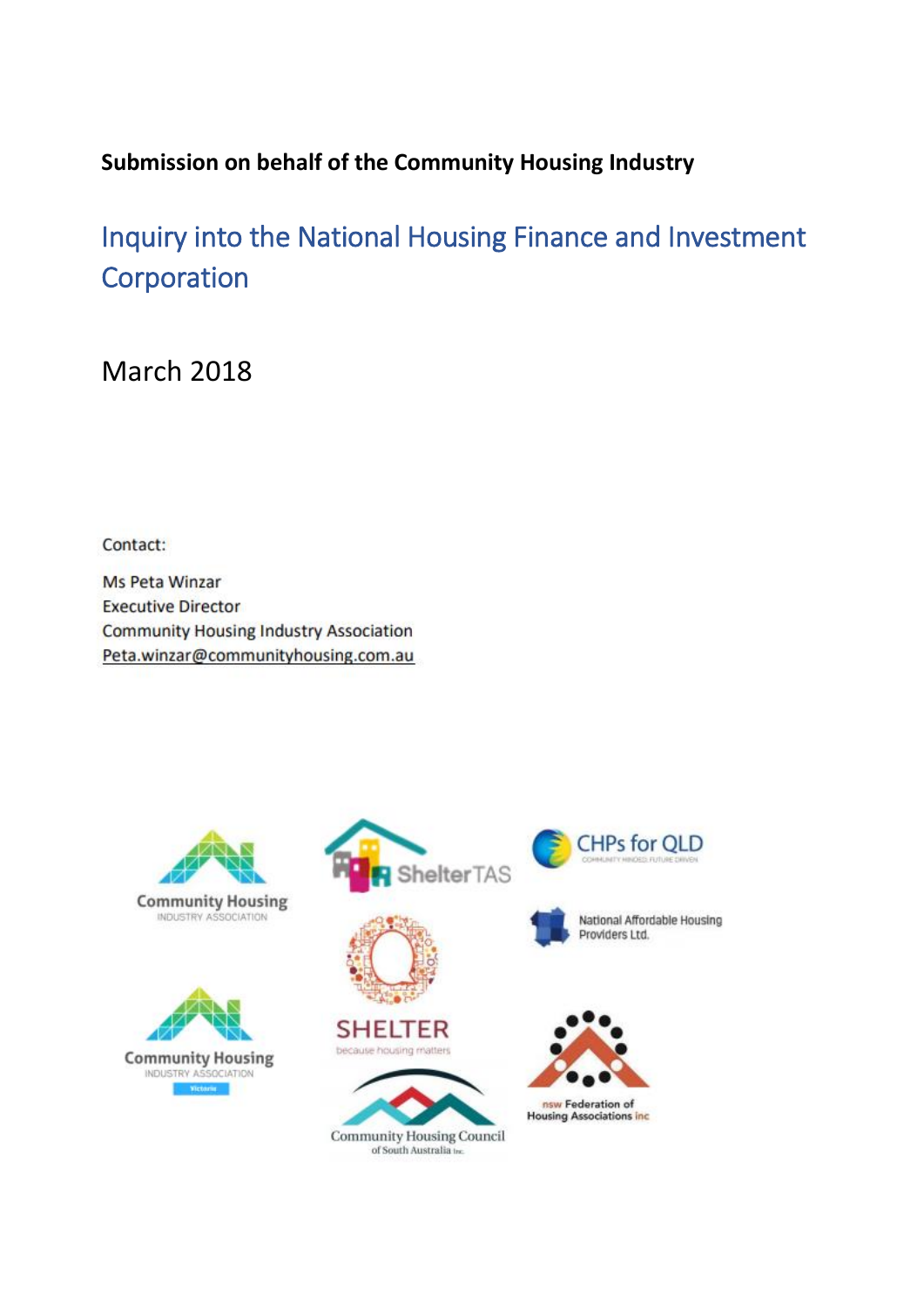| <b>Clause</b>                   | <b>Comment</b>                                                                                                                                                                                                                                                                                                                                                                                                                                                                                                                                                                                                                                                                                   |
|---------------------------------|--------------------------------------------------------------------------------------------------------------------------------------------------------------------------------------------------------------------------------------------------------------------------------------------------------------------------------------------------------------------------------------------------------------------------------------------------------------------------------------------------------------------------------------------------------------------------------------------------------------------------------------------------------------------------------------------------|
| Clause 2. Commencement          | We understood the mandate was to be tabled in<br>Parliament (although not as a disallowable instrument);<br>please satisfy our curiosity about the reference in the draft<br>IM to registration of the IM, rather than tabling.                                                                                                                                                                                                                                                                                                                                                                                                                                                                  |
| Clause 4. Definitions           | The description of 'Registered community housing<br>providers in the Explanatory Memorandum is too narrow,<br>vis, ' are registered with State and Territory governments<br>to provide accommodation services for social housing and<br>manage public housing on behalf of those governments.<br>Providers also own their own stock of housing, which they<br>offer to tenants with modest incomes at below-market<br>rents.'                                                                                                                                                                                                                                                                    |
|                                 | We suggest adjusting the description in the Explanatory<br>Memorandum to reflect that used on the website of the<br>National Regulatory Scheme for Community Housing -<br>that is, that registered providers of community housing '<br>. includes social and affordable housing, indigenous<br>community housing providers (ICHOs) and other specialist<br>housing providers'. The key issue is that they are<br>registered with the NRSCH or equivalent in Victoria and<br>Western Australia.                                                                                                                                                                                                   |
| Clause 10. Commercial approach  | While we understand the general intent of this clause,<br>much of the reason for introducing the AHBA is precisely<br>because the community housing projects which will be<br>funded are not commercial. By definition, build to rent<br>product for lower income tenants will have much tighter<br>margins than 'market build to rent' products. Projects<br>which would fail a standard commerciality test may<br>nonetheless be sound investments for a community<br>housing organisation which is not seeking to make a profit,<br>or which is less vulnerable to the cycle of the housing<br>market because it measures its return over several<br>decades rather than over the short term. |
| Clause 11. AHBA initial reserve | The capacity to allocate up to \$150 million to provide a<br>warehousing facility is welcomed. We understand the<br>government's desire to have these funds returned to<br>government, as soon as practicable, however we question<br>whether the target date of 2023 is achievable.<br>If the AHBA needs to accumulate a buffer of the same                                                                                                                                                                                                                                                                                                                                                     |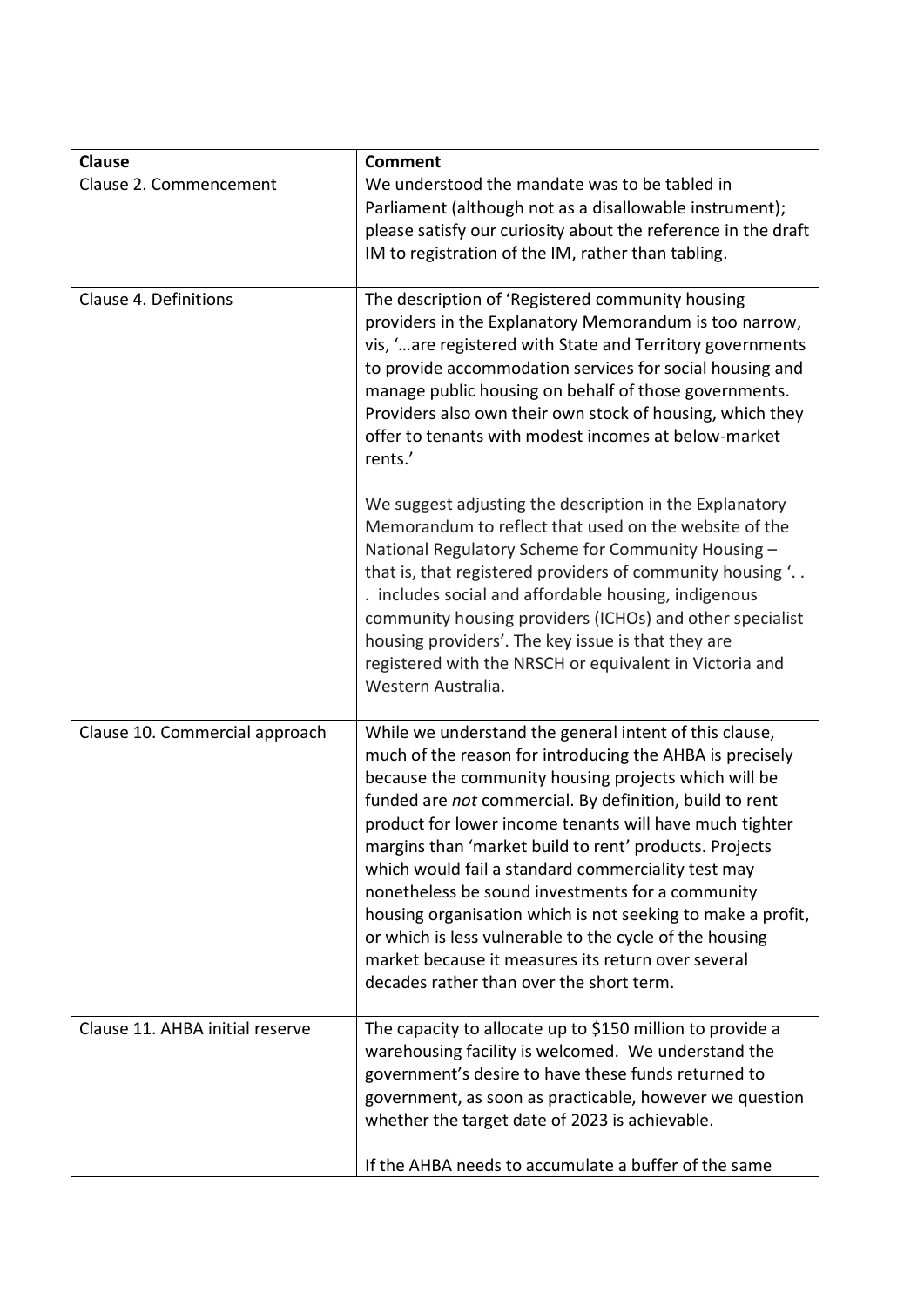|                                                                | scale before 2023 for its ongoing warehousing operations,<br>then it will presumably do this though a surcharge on<br>borrowers and via the return on investing all or part of this<br>initial reserve over the next five years. If CHOs borrow<br>\$500m through the AHBA over each of the next five years,<br>a 6% surcharge on all borrowing would be needed at<br>accumulate \$150m by the end of year 5. This would<br>effectively preclude borrowing through the AHBA. Even if<br>the returns from investing the funds for various periods<br>were to reduce the surcharge to 2% (plus the<br>Commonwealth's cost of borrowing), using the AHBA<br>would be unlikely to stack up.                                                                                                                                                                                                                                 |
|----------------------------------------------------------------|-------------------------------------------------------------------------------------------------------------------------------------------------------------------------------------------------------------------------------------------------------------------------------------------------------------------------------------------------------------------------------------------------------------------------------------------------------------------------------------------------------------------------------------------------------------------------------------------------------------------------------------------------------------------------------------------------------------------------------------------------------------------------------------------------------------------------------------------------------------------------------------------------------------------------|
|                                                                | We would welcome the opportunity to discuss the<br>proposed borrowing cost structure with you, together<br>with any modelling which has been undertaken of how the<br>warehousing facility could be repaid to government.                                                                                                                                                                                                                                                                                                                                                                                                                                                                                                                                                                                                                                                                                               |
| Clause 15. Limits on grants and<br>capacity building contracts | We believe that the proposed \$1.5m limit on the capacity<br>building contracts will prove insufficient to meet its<br>objective. We appreciate that capacity building was not<br>initially a core component of the NHFIC and welcome its<br>later inclusion. We also understand that these funds are<br>drawn from the allocation first set aside for infrastructure<br>grants. However, the amount proposed is quite small in<br>comparison to the broader aim of generating CHO<br>borrowing of more than \$1 billion over the next five years.<br>We would welcome the opportunity to work with Treasury<br>to confirm the likely demand for services and develop<br>some guidelines for allocating this pool of funding. We<br>suggest this component of the NHFIC's activity be<br>monitored closely over the first few years of operation to<br>assess both take up and the effectiveness of advice<br>provided. |
| Clause 16 (2). Eligibility for loans                           | We would welcome the opportunity to review the<br>proposed eligibility criteria which must be satisfied by<br>registered community housing providers, or classes of<br>providers, under sub-clause 16(2).                                                                                                                                                                                                                                                                                                                                                                                                                                                                                                                                                                                                                                                                                                               |
| Clause 17. Financing mechanism                                 | The requirement that security for any loan be 'at least<br>commensurate with existing security arrangements with<br>Commercial Financiers' is problematic in two respects.<br>First, it is unclear why the AHBA would seek to impose<br>security requirement which are more rigorous than those<br>required by Commercial Financiers. Second, it is unclear                                                                                                                                                                                                                                                                                                                                                                                                                                                                                                                                                             |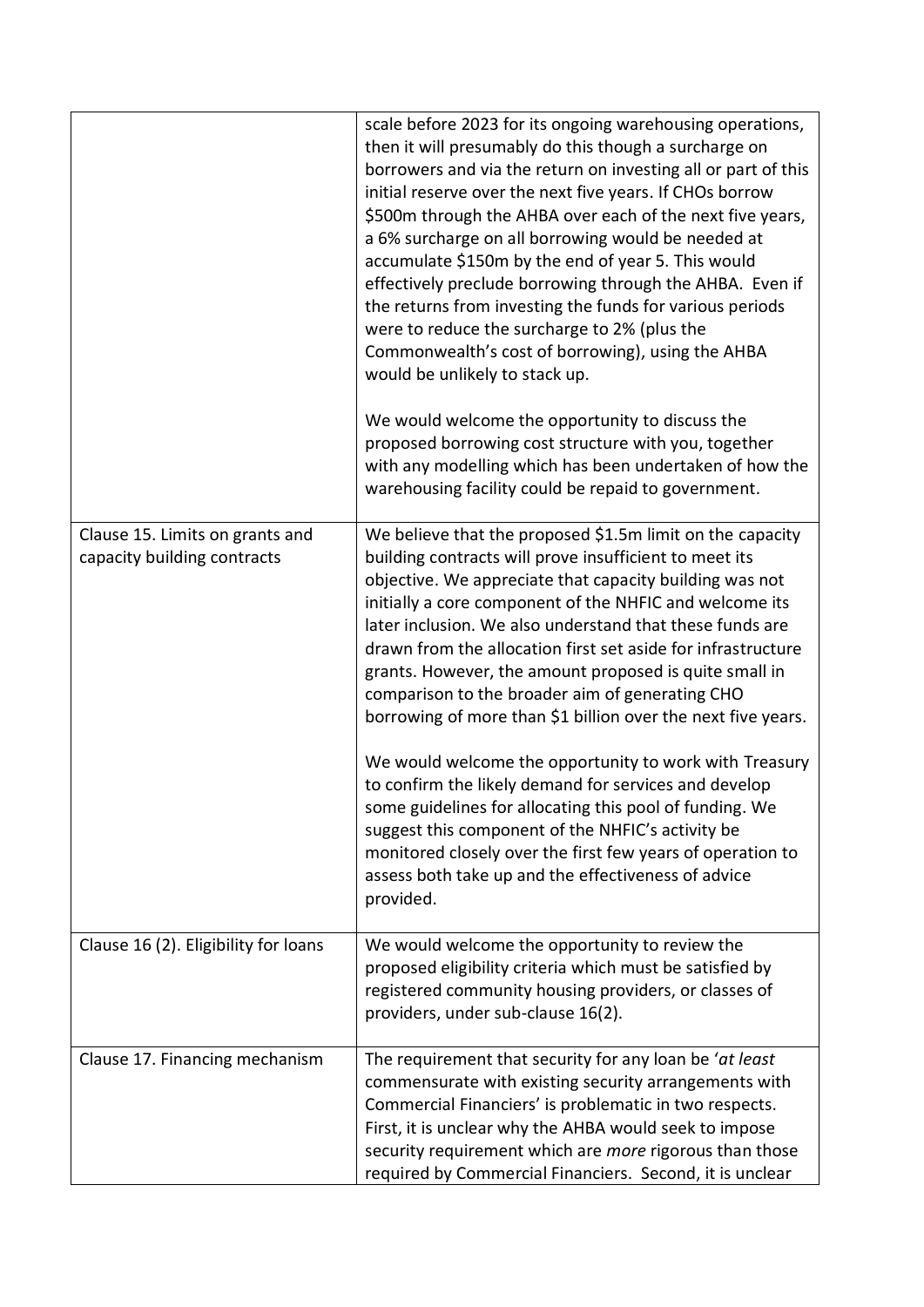|                                        | what exactly is meant by this clause. We suggest that<br>either the IM be expanded to provide further guidance on<br>the type of security which will be sought, or more detailed<br>policy guidance on this aspect be prepared over the next<br>few months.                                                                                                                                                                                                                                                                                                                                     |
|----------------------------------------|-------------------------------------------------------------------------------------------------------------------------------------------------------------------------------------------------------------------------------------------------------------------------------------------------------------------------------------------------------------------------------------------------------------------------------------------------------------------------------------------------------------------------------------------------------------------------------------------------|
| Clause 19. Matters to be<br>considered | We would welcome further policy detail on the matters<br>canvassed in this clause, for example, on how credit-<br>worthiness of applicants will be assessed, what<br>boundaries may be set in relation to the purpose of the<br>loan, and how the factors listed in clause 19 will be<br>weighted in considering applications for borrowing.                                                                                                                                                                                                                                                    |
|                                        | In relation to sub-clause 19(c), the other relevant factor is<br>the terms on which private finance is available.                                                                                                                                                                                                                                                                                                                                                                                                                                                                               |
|                                        | In relation to sub-clause 19 $(g)$ , we agree that it is<br>important to know how the AHBA-sourced finance will<br>complement, leverage or support other government<br>initiatives, however we would be concerned if this sub-<br>clause were used to preclude financing of a stand-alone<br>project which does not also involve other government<br>contribution or activity.                                                                                                                                                                                                                  |
| Clause 21. Risk level                  | We would welcome the opportunity to be involved in<br>developing the investment risk evaluation process (sub-<br>clause 21(b)). We suggest that it would be useful to<br>document the sector-wide history of defaults/absence of<br>defaults over the past decade to assist in calculating a<br>realistic risk profile of the sector. Specifically, this may<br>help develop an appropriate risk evaluation process for<br>the community housing operators' build-to-hold product,<br>which will be quite different from a build-to-sell product<br>with its well-documented construction risk. |
| Clause 26. Concessions                 | Sub-clause (3), which proposes contract terms to ensure<br>that the NHIF doesn't extend greater concessions than<br>necessary, does not appear to add anything to sub-clause<br>(2) which limits the concessions 'to the minimum required.<br>$\ldots'$                                                                                                                                                                                                                                                                                                                                         |
| Clause 32. Transparency                | This clause should also set out the NHFIC's reporting<br>requirements in relation to the AHBA, including the total<br>amount of borrowing sought, the borrowers, terms, and<br>amounts involved. In relation to reporting on the NHIF,<br>we suggest that both successful and unsuccessful bids be<br>reported on, in the interests of transparency.                                                                                                                                                                                                                                            |